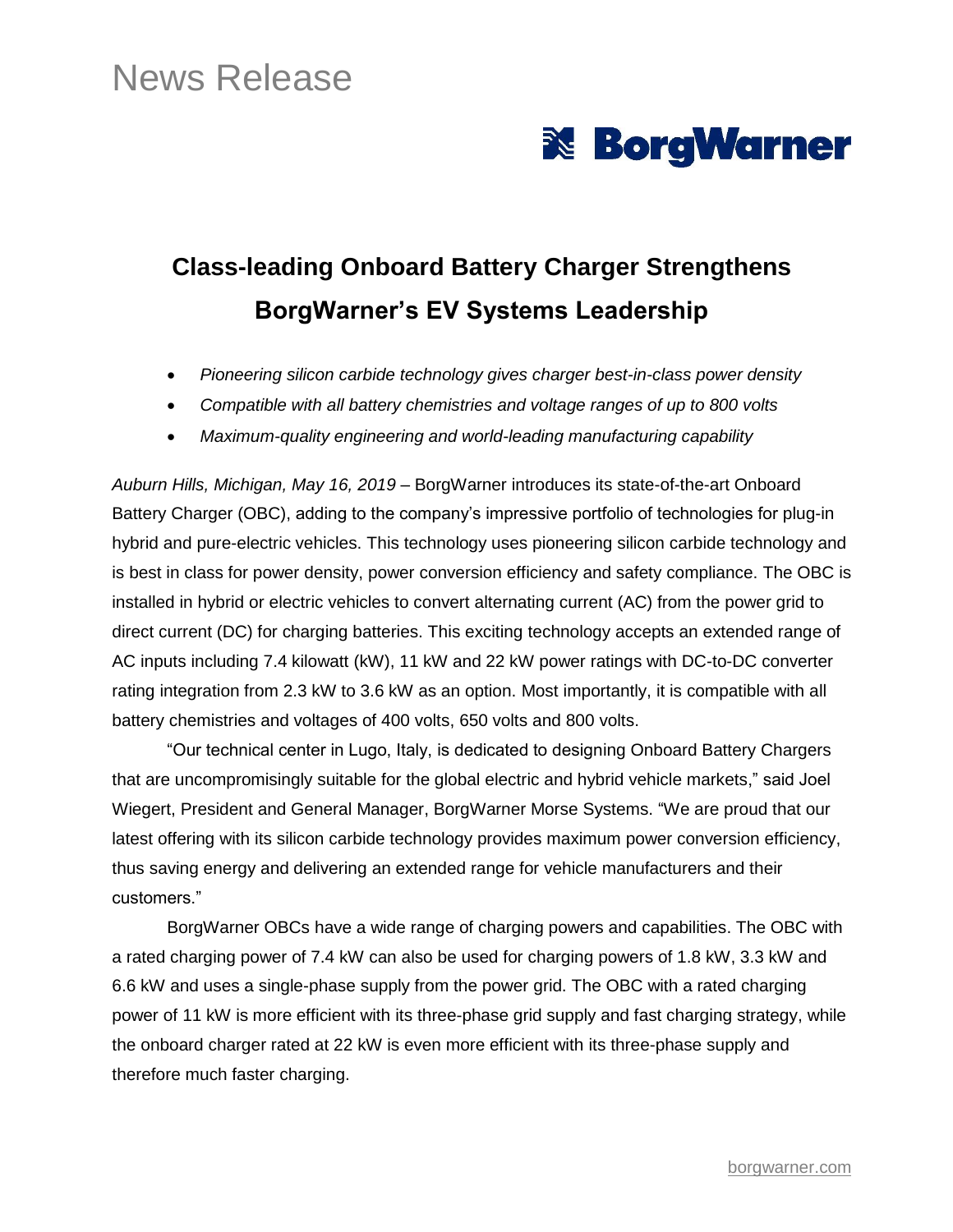BorgWarner Inc. (Class-leading Onboard Battery Charger Strengthens BorgWarner's EV Systems Leadership  $EN$ ) – 2

BorgWarner OBCs are designed to meet the standards for use in many countries and regions including the US, the EU, Japan, and China. They have good isolation between main input and DC output, are waterproof and dustproof, have an ISO 26262 safety rating and are contained in a liquid-cooled IP6K96 enclosure.

For future applications, BorgWarner's engineering team is targeting further advances in power density, charging power, efficiency, volume weight, power factor and the adjustment of safety levels to meet various national and regional standards.

#### **About BorgWarner**

BorgWarner Inc. (NYSE: BWA) is a global product leader in clean and efficient technology solutions for combustion, hybrid and electric vehicles. With manufacturing and technical facilities in 68 locations in 19 countries, the company employs approximately 30,000 worldwide. For more information, please visit [borgwarner.com.](http://www.borgwarner.com/)



BorgWarner's new Onboard Battery Charger converts AC electricity to DC for charging batteries in hybrid or electric vehicles.

[borgwarner.com](https://www.borgwarner.com/en/home)